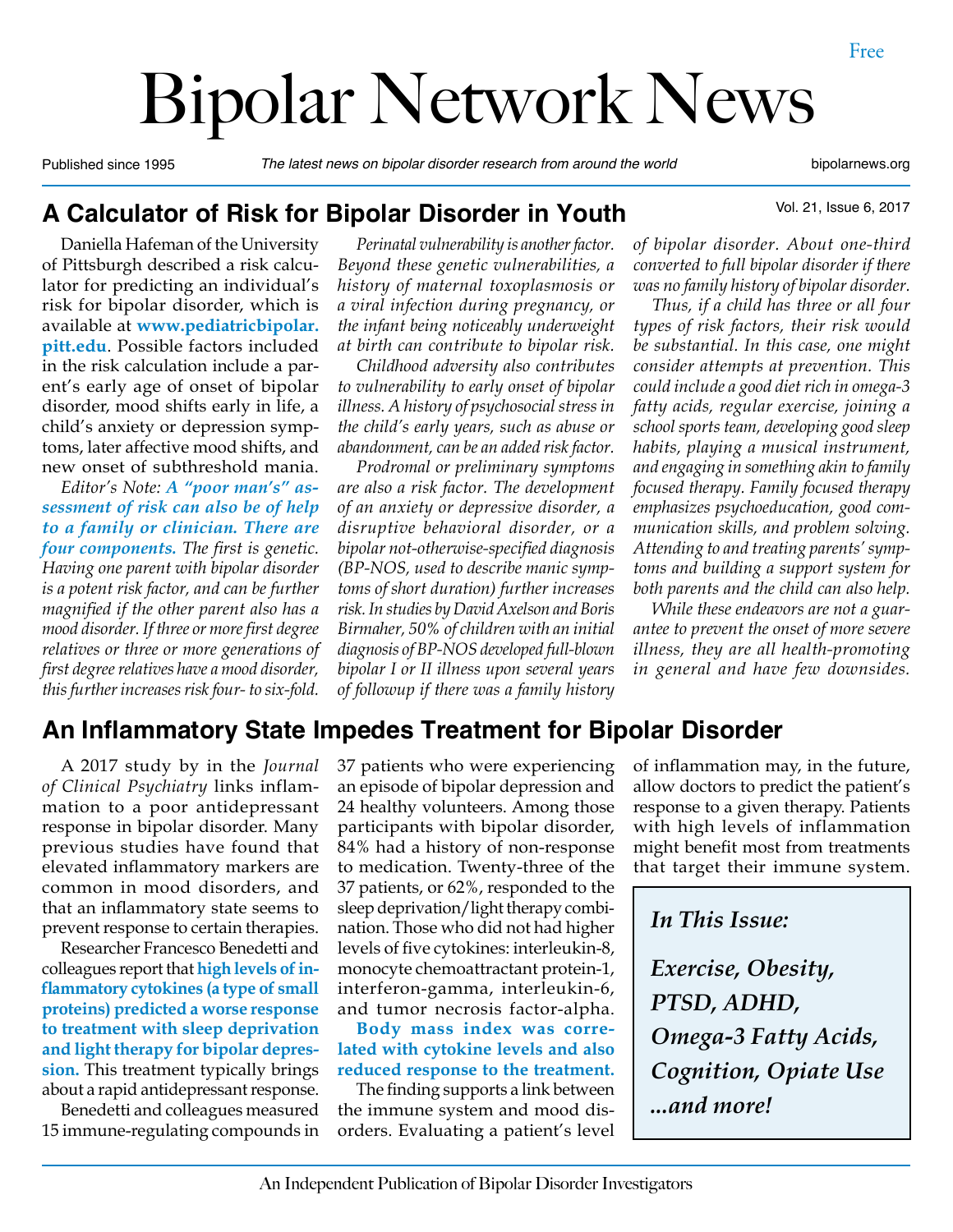# **Minimizing Cardiovascular Risk in Bipolar Disorder**

At the 2017 meeting of the American Association of Child and Adolescent Psychopharmacology, researcher Ben Goldstein gave an overview on cardiovascular risk and bipolar disorder. He noted a study by Nicole Kozloff and colleagues in the *Journal of Affective Disorders* in 2010 that indicated that **onset of cardiovascular disorder occurred an average of 17 years earlier in those with BP I (at age 40-45 years) compared to controls (at age 55-60 years).** Several risk factors made onset of cardiovascular disorder more likely, including diabetes, obesity, and the metabolic syndrome (which consists of any three of the

#### Bipolar Network News bipolarnews.org

**Editor-in-Chief**: Robert M. Post, MD **Managing Editor**: Moira McCauley

The *BNN* is published 4–6 times a year by investigators working with patients with bipolar disorder to better understand the long-term course of illness. The newsletter is available free of charge to all who request it.

Although the editors of the *BNN* have made every effort to report accurate information, much of the work detailed here is in abstract or pre-publication form, and therefore cannot be taken as verified data. The *BNN* can thus assume no liability for errors of fact or omission, or lack of balance. Patients should consult with their physicians, and physicians with the published literature, before making any treatment decisions based on information given in this issue or in any issue of the *BNN*.

Dr. Post has consulted on behalf of drug companies including Abbott, Astra Zeneca, Bristol-Myers Squibb, Glaxo-SmithKline, Jansen, and Pfizer.

The opinions expressed in the BNN are solely those of Dr. Post, and do not represent the views of any scientific entity or foundation.

Send any comments or suggestions to: mccauleybcn@gmail.com

**BNN**

5415 W. Cedar Lane Suite 201B Bethesda, MD 20814

To subscribe or unsubscribe, see our website or email us at:

#### **info@bipolarnews.org**.

Note that we do not accept requests to subscribe friends or family members. Please have them contact us directly.

five following symptoms: high cholesterol, triglycerides, blood sugar, blood pressure, and waist circumference).

Risk factors include pathophysiological and behavioral mechanisms and certain medications. Pathophysiological mechanisms include inflammation, oxidative stress, and autonomic and endothelial dysfunction.

Behavioral mechanisms include poor diet, exercise, sleep, and increases in tobacco and alcohol use.

Medications could also contribute, with the most to least problematic for weight gain including, among atypical antipsychotics: clozapine, olanzapine, risperidone, quetiapine, aripiprazole, ziprasidone, and lurasidone. Among mood stabilizers, worst to best for avoiding weight gain are: valproate, lithium, carbamazepine, oxcarbazepine, and lamotrigine.

Goldstein has data on retinal vascular photography (RVP), whereby blood vessels can be observed directly. As opposed to in adults, in youth large vessels are more problematic and arteriolar to venous ratio is abnormally higher in bipolar children compared to normal controls. This ratio is lower in bipolar adults, also reflecting increased cardiovascular risk.

Given the huge loss of life expectancy in bipolar disorder, primarily from

cardiovascular disorders, Goldstein urges greater and earlier attention to reducing the pathophysiological, behavioral, and pharmacological mechanisms for poor health. These should be pursued in parallel with attempts at mood stabilization. Goldstein endorses the position of researcher James J. Hudziak that "all health begins with emotional health."

*Editor's Note: One way to conceptualize good medical and emotional health is to consider the benefits of preserving telomere length. Telomeres are bits of genetic material that sit at the ends of DNA strands and protect the DNA during cell replication. Shorter telomeres are associated with aging and a host of medical and psychiatric illnesses.* 

*Stress and numbers of depressive episodes shorten telomeres so that mitigating stressors and preventing depressions is a good place to start. A good diet, exercise, and practicing mindfulness or meditation are associated with longer telomeres, so adopting these lifestyle changes from an early age is ideal. It is noteworthy that lithium directly activates the enzyme telomerase that lengthens telomeres, and lithium normalizes their length in those with affective illness as a function of the duration of lithium treatment.*

#### **Exercise in Childhood Decreases Depression Symptoms Two Years Later**

A 2017 study in the journal *Pediatrics* found that **higher rates of moderate to vigorous physical activity at ages six and eight was linked to fewer symptoms of depression at age 10.** 

The study included 795 six-yearolds who were tracked for four years. Their physical activity was measured by accelerometry, the same type of technology found in smartphones and other consumer products that can track a person's daily steps. Depression symptoms were assessed via interviews with the children and their parents.

While exercise seemed to reduce depression symptoms, sedentary behavior did not predict later depression.

# **bipolarnews.org**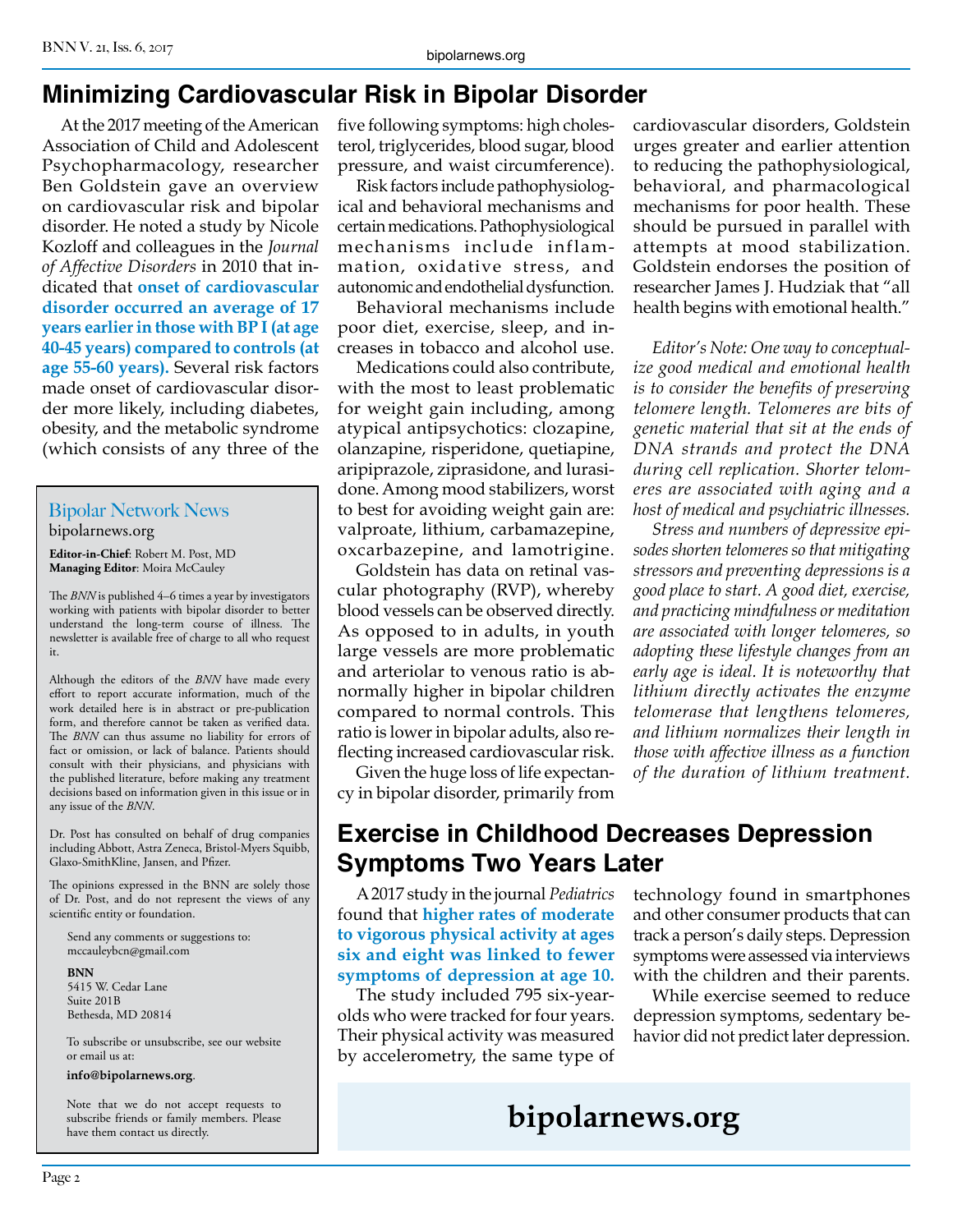#### **Adipokines May Be the Link Between Mood Disorders and Obesity**

Researchers David J. Bond and Lakshmi Yatham think they may have identified why bipolar disorder and obesity occur so often together. In North America, more than 60% of people with bipolar disorder are overweight or obese, and obesity rates are 60% higher in people with bipolar disorder than in people without bipolar disorder.

Bond and Yatham hypothesized that adipokines might be responsible for both bipolar disorder and obesity. **Adipokines are cell signaling proteins that regulate both mood and appetite. Abnormal levels of adipokines in blood could cause both mood episodes and weight gain.**

The researchers measured blood levels of five adipokines (leptin,

#### **Diet Drinks May Worsen Glucose Control, Making Type 2 Diabetes More Likely**

Many people substitute diet drinks containing artificial sweeteners for sugary drinks in the hopes of reducing their diabetes risk. However, new research suggests that **artificial sweeteners alter the gut's response to glucose in a way that could actually worsen diabetes risk.**

At the 2017 meeting of the European Association for the Study of Diabetes, researcher Richard Young described a small study in which he and his colleagues compared the effects of artificial sweeteners to those of placebo in healthy adults. Seventeen participants consumed an amount of artificial sweetener equivalent to what would be found in 1.2 to 1.5 liters of diet beverage per day for two weeks, while 16 participants received placebo.

Young and colleagues determined that glucose absorption and glycemic response increased in the participants who consumed the artificial sweetener. Those who consumed the sweetener absorbed 20% more glucose than those in the placebo group. While before the

adiponectin, resistin, adipsin, and lipocalin-2) in 53 young people with bipolar disorder. They found three interesting links between adipokines, mood, weight, and medications, which they reported in the *Journal of Clinical Psychiatry* in 2017.

The first finding was that low levels of leptin and adiponectin (adipokines with antidepressant properties) predicted a greater risk of depressive relapse over a 12-month period. The second finding was that high levels of leptin and adipsin predicted greater weight gain over a 12-month period. The third finding was that treatment with second-generation antipsychotics, which often leads to weight gain and other metabolic side effects, was as-

study the two groups had similar blood glucose levels, these rose by 24% in those who consumed the artificial sweetener.

Consuming artificial sweetener also seemed to affect the gut peptide GLP-1, which limits the rise in blood glucose after meals. The two groups had similar GLP-1 responses before the study, but after consuming artificial sweetener, participants showed a 34% reduction in GLP-1 response to glucose absorbed in the intestines.

Changes like these could increase the risk of type 2 diabetes. Young explained that artificial sweeteners may reduce the body's ability to control blood sugar levels, leading to high glucose, and possibly predisposing those who consume artificial sweeteners to type 2 diabetes. Young and colleagues have previously found that switching from sugar to artificial sweeteners does not predict a lower risk of type 2 diabetes.

This study was the first of its kind in humans. Larger studies will help to clarify the effects of artificial sweeteners on glucose control.

sociated with higher levels of resistin, an adipokine linked to type 2 diabetes.

The findings about leptin were particularly interesting, because leptin's appetite-regulating effects change with a person's weight. In the study, low leptin predicted depression, while high leptin predicted weight gain. In people of normal weight, low leptin predicts weight gain, while in overweight or obese people, high leptin predicts weight gain. Bond and Yatham suggest that leptin's mood-regulating effects may be more consistent, with low leptin increasing depression risk regardless of weight.

These findings may help researchers find ways of treating mood episodes that do not encourage weight gain.

## **Proton Pump Inhibitors Linked to Gastric Cancer**

Proton pump inhibitors (PPIs), a type of medication used to reduce gastric acid, have been linked to gastric cancer in a new study by Ka Shing Cheung and colleagues. A 2017 article in *Gut*, the journal of the British Society of Gastroenterology, reports that receiving PPIs to treat stomach infections from the bacterium Helicobacter pylori increases the risk of later gastric cancer.

The study relied on a territorywide health database in Hong Kong. Out of 63,397 subjects, 153 developed gastric cancer after being treated for Helicobacter pylori. PPI treatment was associated with a 2.4-fold increase in risk of gastric cancer, while treatment with histamine-2 receptor agonist drugs did not increase cancer risk.

*Editor's Note: PPIs are widely used in psychiatric patients. Care should be taken with their long-term use.*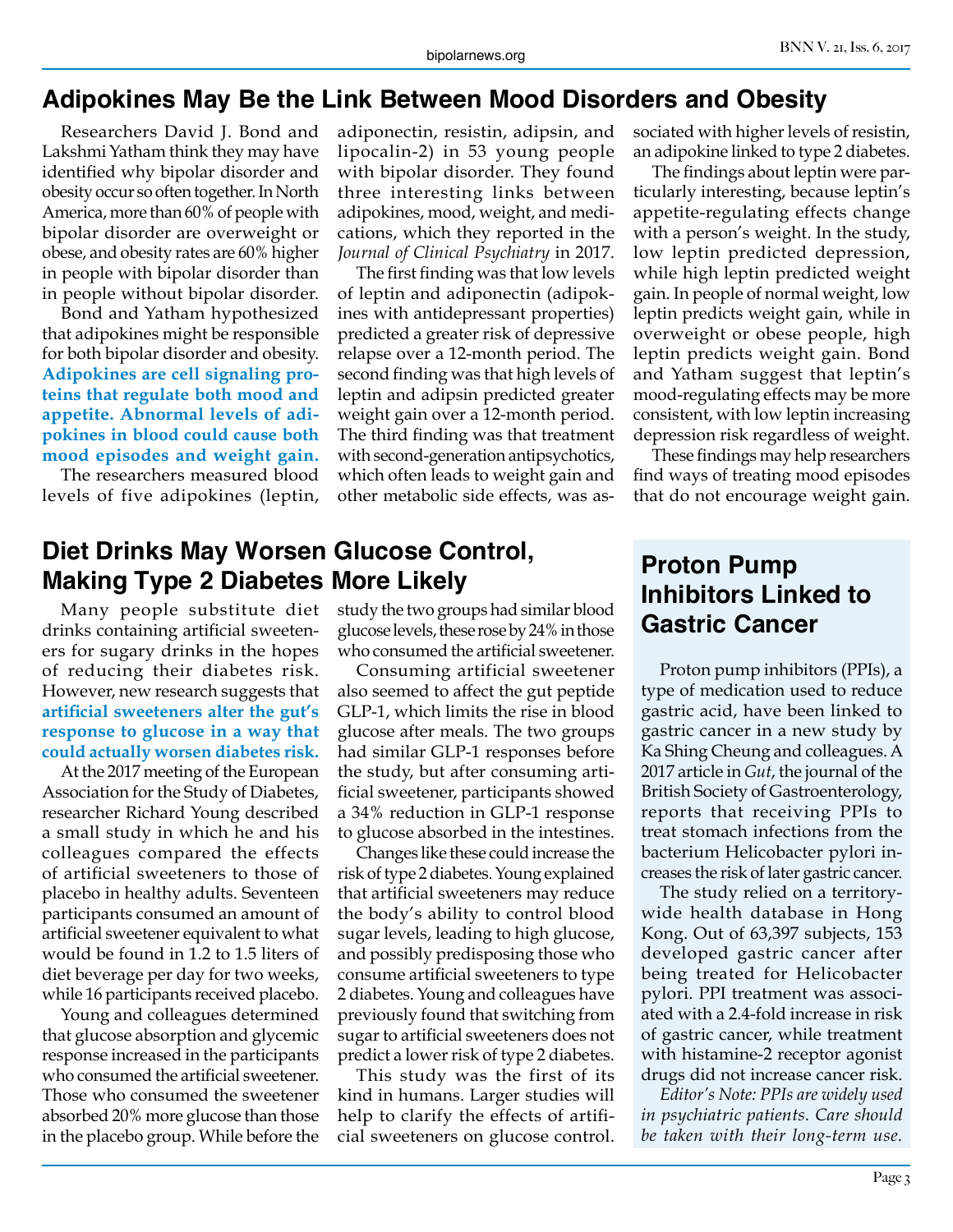#### **Eye Movement Desensitization and Reprocessing Can Improve PTSD**

A 2014 meta-analysis of clinical trials showed that the therapeutic technique known as eye movement desensitization and reprocessing (EMDR) can reduce symptoms of post-traumatic stress disorder (PTSD). The meta-analysis also established that longer durations of EMDR treatment correlated with better outcomes.

The meta-analysis by Ying-Ren Chen and colleagues in the journal *PLOS One*  evaluated 26 randomized controlled trials of EMDR in people with PTSD. Chen and colleagues found that **EMDR reduced PTSD symptoms, depression, anxiety, and subjective distress.**

EMDR is a psychotherapeutic technique intended to reduce the distress that a patient feels about a traumatic memory. The patient is encouraged to recall the traumatic event while focus-

#### **Type of Trauma Affects Gene Transcription Effects in PTSD**

In a 2017 article in the journal *Neuropsychopharmacology*, researcher Michael S. Breen and colleagues analyzed five separate studies of post-traumatic stress disorder (PTSD) and found that sex and type of trauma affected the immunological pathways that changed with PTSD. People with PTSD showed disruptions in gene expression in specific immunological pathways depending on what type of trauma they had experienced.

Men exposed to combat traumas showed downregulation in a pathway related to wound healing, while men who were exposed to interpersonal traumas had upregulation in a signaling pathway mediated by the inflammatory marker IL-12. Women exposed to interpersonal traumas showed upregulation of two pathways—one related to lipid metabolism and the other related to MAPK (or mitogen-activated protein kinase) activity.

The participants with PTSD also showed a lot of the same disruptions across all types of trauma, including disruptions that affected cytokine, innate immune, and type 1 interferon pathways.

These data show that **immune dysregulation and inflammatory pathways play a role in the pathophysiology of PTSD.**

ing on an external stimulus. Typically this would mean using their eyes to track the therapist's hand moving back and forth from left to right. This process can help patients reprocess the trauma and alleviate the stress that they feel upon recalling the traumatic memory.

Chen and colleagues found that **EMDR sessions that lasted longer than one hour were more effective than those that lasted less than an hour. Another finding that was that groups led by therapists who were experienced in PTSD group therapy were more effective than groups led by therapists without that experience.**

Other more recent research has established that traumatic memories can be reprocessed or even extinguished by making use of the memory reconsolidation window. Five

minutes to one hour after a patient engages in active emotional recall of a traumatic memory, a window of time opens in which that memory is subject to reinterpretation and revision.

An experienced therapist can create a safe environment for a patient to recall traumatic events and find alternative ways of interpreting the experience for example, by focusing on their strength in surviving the experience. This process resembles EMDR in many ways, but without the eye movements.

In a 2017 article in the journal *Psychiatry Research*, *BNN* Editor-in-Chief Robert M. Post and colleague Robert Kegan discuss the possibility of using the reconsolidation window to reprocess stressors that led to a depressive episode.

## **PTSD Increases Risk of Lupus**

A new large 2017 study in the journal *Arthritis and Rheumatology* reports that post-traumatic stress disorder (PTSD) in women triples their risk of developing the autoimmune disease lupus. The study included 54,763 civilian women whose health data was tracked over a period of 24 years.

Not only did PTSD increase lupus risk, but any traumatic event doubled lupus risk compared to women who were not exposed to trauma.

The researchers, led by Andrea L. Roberts, were taken by surprise at the strong links between trauma and lupus. Trauma was more of a risk factor for lupus than smoking.

#### **Omega-3 Fatty Acids Improve ADHD**

A 2017 systematic review and meta-analysis found that omega-3 fatty acid supplementation improves symptoms of attention-deficit hyperactivity disorder (ADHD) in children and adolescents. The article by Jane Pei-Chen Chang and colleagues in the journal *Neuropsychopharmacology* identified seven randomized controlled trials in which omega-3 fatty acids improved clinical symptoms of ADHD, and three trials in which omega-3s improved cognitive measures associated with attention.

The meta-analysis also found that children and adolescents with ADHD have lower than normal levels of the omega-3s DHA and EPA, in addition to lower total levels of omega-3s measured in blood and cheek tissues.

Chang and colleagues suggest that omega-3 fatty acid supplementation is a potentially helpful and largely riskfree treatment option for ADHD in children and adolescents.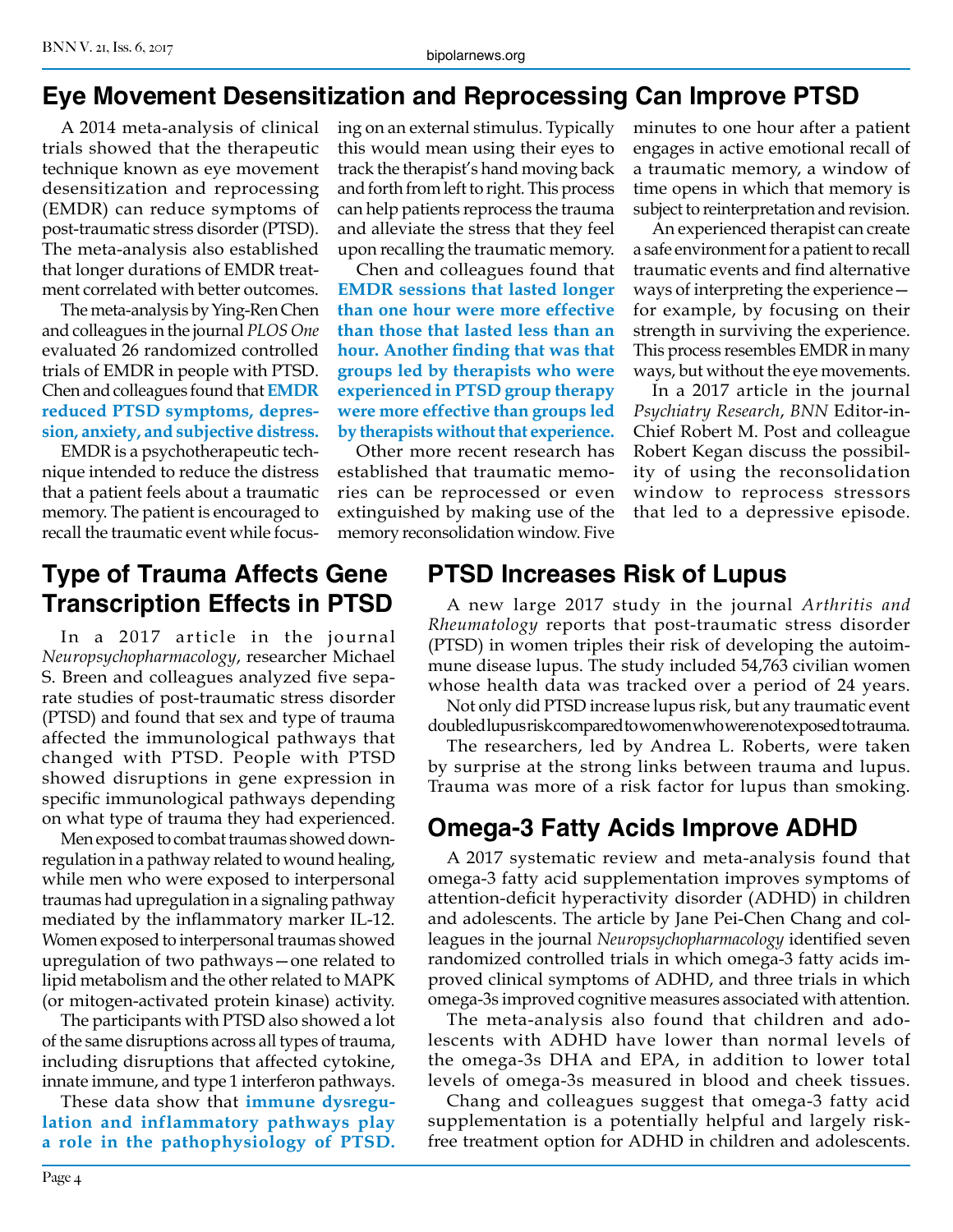#### **Gabapentin May Increase Opioid-Related Deaths**

The anticonvulsant gabapentin is sometimes prescribed for chronic pain conditions along with opioids. A 2017 article by researcher Tara Gomes in the journal *PLOS Medicine* reports that compared to opioid prescriptions alone, co-prescription of gabapentin increases the risk of an opioid-related death by 49%. The risk was increased by 60% for those receiving moderate or high doses of gabapentin (those above 900 mg/day).

The increased risk when the drugs are taken together may be because both gabapentin and opioids depress the respiratory system. Opioids also slow the gastrointestinal system, meaning that more gabapentin is absorbed by the intestines than occurs when gabapentin is prescribed alone.

Gomes and colleagues looked at cases of patients who were prescribed opioids and had opioid-related deaths, and matched these with similar patients who had not died while taking prescription opioids during the same time period. The researchers found that **having taken gabapentin in the previous 120 days dramatically increased the risk of death from opioid-related causes.**

Gomes and colleagues suggest that caution should be used when prescribing gabapentin and opioid drugs at the same time.

# **Omega-3 Fatty Acids Improve Executive Function in Youth with Mood Disorders**

A 2017 study by Anthony T. Vesco and colleagues in *The Journal of Child Psychology and Psychiatry* suggests that in youth with depression or bipolar not otherwise specified (BP-NOS), omega-3 fatty acid supplements improve executive functioning and behavior regulation compared to placebo.

Ninety-five participants aged 7–14 years received two capsules daily of either omega-3 fatty acids (1.87g total per day, mostly consisting of EPA) or placebo for 12 weeks. **Those who received omega-3s showed improvement in executive functioning (which can include planning and decisionmaking), behavioral regulation, and metacognition, as rated by their parents.**

*Editor's Note: Since omega-3 fatty acids have no known side effects, there is little reason not to try them in youth with depression or bipolar disorder.*

## **In Rats, Weight-Loss Drug Lorcaserin Reduces Opiate Use**

The serotonin 5HT-2c agonist drug lorcaserin (Belviq) was approved by the US Food and Drug Administration in 2012 for the treatment of obesity and weight-related conditions (such as high blood pressure, type 2 diabetes, or high cholesterol) in adults. A 2017 article by researcher Harshini Neelakantan and colleagues in the journal *ACS Chemical Neuroscience* reports that in rats, lorcaserin may also reduce opiate use.

The rats had been self-administering the opiate oxycodone. **After receiving lorcaserin, the rats were less likely to consume oxycodone and less likely to seek it out.** The rats were also less responsive to cues that had previously led them to consume oxycodone, such as lights or sounds that occurred when oxycodone was available.

Serotonin 5HT-2c receptors both regulate psychostimulant reward in the brain and play a role in reactivity to cues like the lights and sounds the rats associated with oxycodone. Lorcaserin's effect on these serotonin receptors explains how it could reduce the rats' drug use.

Clinical trials are expected to examine whether lorcaserin can reduce opiate use in humans in addition to assisting with weight loss.

#### **Grape Extract May Improve Cognition**

Polyphenolic compounds in colored fruits and vegetables are thought to improve memory and cognition. Extracts from Vitis vinifera, the grape species that includes almost all well-known varieties of wine, have been found to have many beneficial effects: antioxidant, antibacterial, antiinflammatory, anticancer, antidiabetic effects, in addition to protective effects on skin, the heart, the liver, and neurons. For about a decade, researchers have known that polyphenolic compounds from grapes could improve cognitive impairment and reduce neuropathological lesions in the brain in animals with a model of Alzheimer's disease. New research suggests that the same compounds that protect the plant against damage, fungus, or UV rays may also protect the human brain against damage.

Researchers led by Gioacchino Calapai tested a trademarked nutritional supplement called Cognigrape, which includes extracts from Vitis vinifera, in healthy adults between the ages of 55 and 75 in Italy. One group of 57 participants received 250mg of Cognigrape per day while the other group of 54 received placebo once a day for twelve weeks. Several weeks after the supplementation period, **the group taking Cognigrape showed significant improvement in cognitive function** compared to baseline and compared to the group taking placebo. The Cognigrape group also showed significant reductions in depression symptoms, improvements in somatic symptoms, and improvements in attention, language, immediate memory, and delayed memory. This is the first study to find an improvement in cognitive performance in humans after supplementation with a Vitis vinifera extract.

The study by Calapai and colleagues was published in the journal *Frontiers in Pharmacology* in 2017.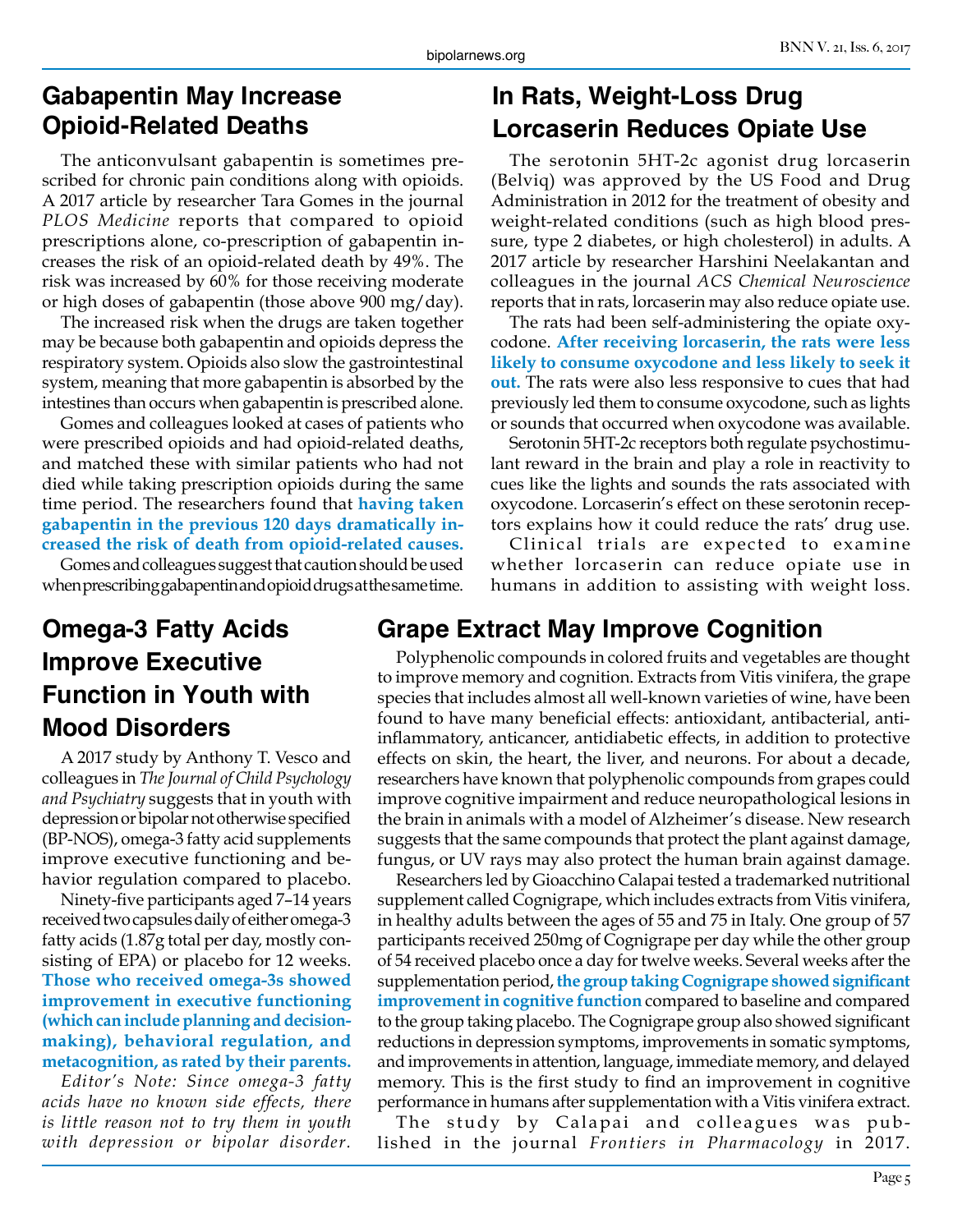#### **Exercise May Improve Memory**

A recent study suggests that exercising vigorously 20 minutes per day may improve "interference memory," a type of memory that involves reconciling new learning with information one already knows. (Sometimes older information "interferes" with new learning.) In a 2017 article in the *Journal of Cognitive Neuroscience*, researcher Jennifer Heisz and colleagues report that **performance on a high-interference memory task improved when participants engaged in 20-minute daily sessions of interval training for six weeks.**

Heisz and colleagues compared three groups of students: one did interval training, another did both interval training and cognitive training, and a control group did no special training. Both exercise groups performed better on the high-interference memory task than the control group. Those who exercised also had higher levels of brain-derived neurotrophic factor (BDNF), which promotes the growth of new synapses and is crucial for long-term memory.

The researchers suggest that this finding could be useful to seniors facing memory deficits, since only six weeks of exercise improved memory performance. Interference memory tends to decline with age.

Previous research has linked aerobic exercise to better academic performance.

# **Link Clarified Between Gut Microbes and Emotions**

A 2017 article in the journal *Microbiome* suggests that **gene-regulating molecules called microRNAs in the brain may be the link between microbes in the gut and emotions.**

The research by Alan E. Hoban and colleagues looked at mice raised in a sterile, microbe-free environment. These mice had fewer anxiety-like behaviors than mice raised among the usual bacteria, viruses, and fungi. This finding implies that the microbiome the trillions of microbes that live in and around our bodies—affects brain functions. In this case, the affected regions were the prefrontal cortex and the amygdala, which both play a role in the detection and response to fearful stimuli. These regions showed alterations in the level of microRNAs present.

When Hoban and colleagues introduced microbes into the animal's systems, some microRNAs did not bounce back, suggesting that there may be a crucial window early in life when the presence of microbes is needed for the brain to develop normally.

In general, this research shows that microRNAs are key to understanding the link between the microbiome and the brain.

# **Exercise May Protect Against Breast Cancer**

Epidemiological evidence suggests that exercise reduces breast cancer rates and rates of breast cancer recurrence. However, it is not well understood why this is true.

Exercise that is intense enough to increase the heartrate and induce heavy breathing can increase the hormone epinephrine in the blood. A 2017 article by researcher Christine Dethlefson and colleagues in the journal *Cancer Research* reported that **this elevated level of epinephrine in the blood of breast cancer patients after one intense exercise session stopped their breast cancer cells from growing in vitro and reduced tumor growth by half.** 

Senior author Pernille Hojman told *Reuters* that while exercise could not be expected to replace anti-cancer treatments, it is a great supportive strategy that has the added benefits of increasing patients' quality of life and sense of empowerment.

The study looked at human breast cancer tumor cells in test tubes, and the same type of tumor cells implanted into mice. Only 45 percent of the mice implanted with the cancer cells collected after vigorous exercise developed tumors, compared to 90 percent of the mice who received cancer cells collected before exercise or with no exercise.

## **Depression and Suicidal Thoughts Linked to Brain Inflammation**

A 2017 article by Sophie E. Holmes and colleagues in the journal *Biological Psychiatry* reports that people with major unipolar depression, especially those with suicidal thoughts, have higher levels of the inflammatory marker translocator protein than do healthy individuals.

**The participants with depression and suicidal thinking had high levels of translocator protein in the anterior cingulate cortex, which suggests that inflammation is affecting microglia.**

Many studies have found links between different indicators of inflammation and mood disorders, leading researchers to speculate whether targeting the immune system could be an effective way to treat mood disorders. Patients with high levels of inflammation often fail to respond to typical treatments for depression.

Some previous research has found evidence of microglial activation in the brains of people who died from suicide.

The small study by Holmes and colleagues used positron-emission tomography, or PET scans, to observe evidence of translocator protein levels in the brain in 14 medication-free participants in a major depressive episode and 13 healthy volunteers. Those with depression, and particularly those with suicidal thoughts, showed more evidence of neuroinflammation.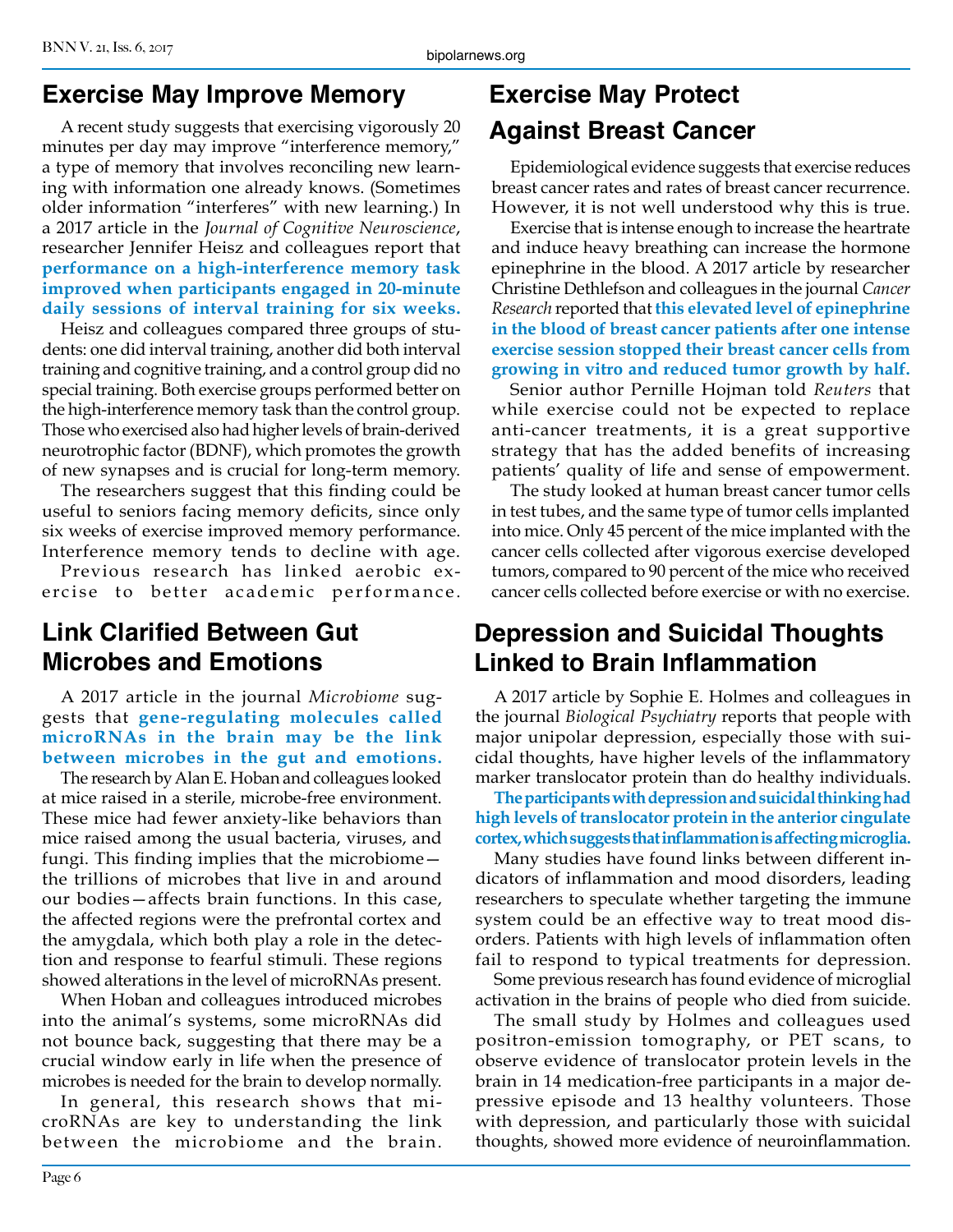#### **Is Your Child at Risk for a Mood Disorder? Join the Child Network!**

74% of children who have a parent with bipolar disorder (Axelson et al. 2015) and 80% of those who have a parent with unipolar depression (Weissman et al. 2006) will develop a major psychiatric illness upon long-term follow up. These illnesses, including depression, anxiety, oppositional behavior, substance abuse, often go unrecognized for long periods of time.

#### **Joining the Child Network could help families and doctors identify these illnesses earlier.**

**The Child Network is specifically for parents of children ages 2 to 12 who are at high risk for a mood disorder or have symptoms of a mood disorder. Parents assess their child weekly using a secure website.** There is also a short demographic questionnaire and a more detailed symptom checklist to be filled out once a year. The network will collect information about which treatments children are already taking, how effective they are, and for which children.

We believe that this network will be helpful to its participants. Parents will be able to print out the ongoing weekly ratings in a graphic form so that the child's symptoms and responses to any treatments they receive over time can easily be visualized (as illustrated below).



**0 - Severity None:** None

**1 - Severity Mild/Infrequent**: Minimal impact on usual roles

**2 - Moderate Symptoms/Often:** Definitely some dysfunction in usual roles **3 - Severe Symptoms/Much of the Time:** Major dysfunctions in usual roles

We hope that this brief description of the Child Network study helps to orient you to its purpose. Please urge parents to use this new tool. Visit **bipolarnews.org** and click on the tab for the Child Network or go directly to http://bipolarnews.org/?page\_id=2630 to learn more about the Child Network and to access the informed consent documents.

Thank you for your time and interest in the Child Network.

Robert M. Post, MD and Michael Rowe, PhD Bipolar Collaborative Network, and Robert L. Findling, MD, MBA, Principal Investigator This research study is IRB approved by the Johns Hopkins University School of Medicine Research Study, Principal Investigator: Robert L. Findling, MD, MBA , IRB Study #00026940